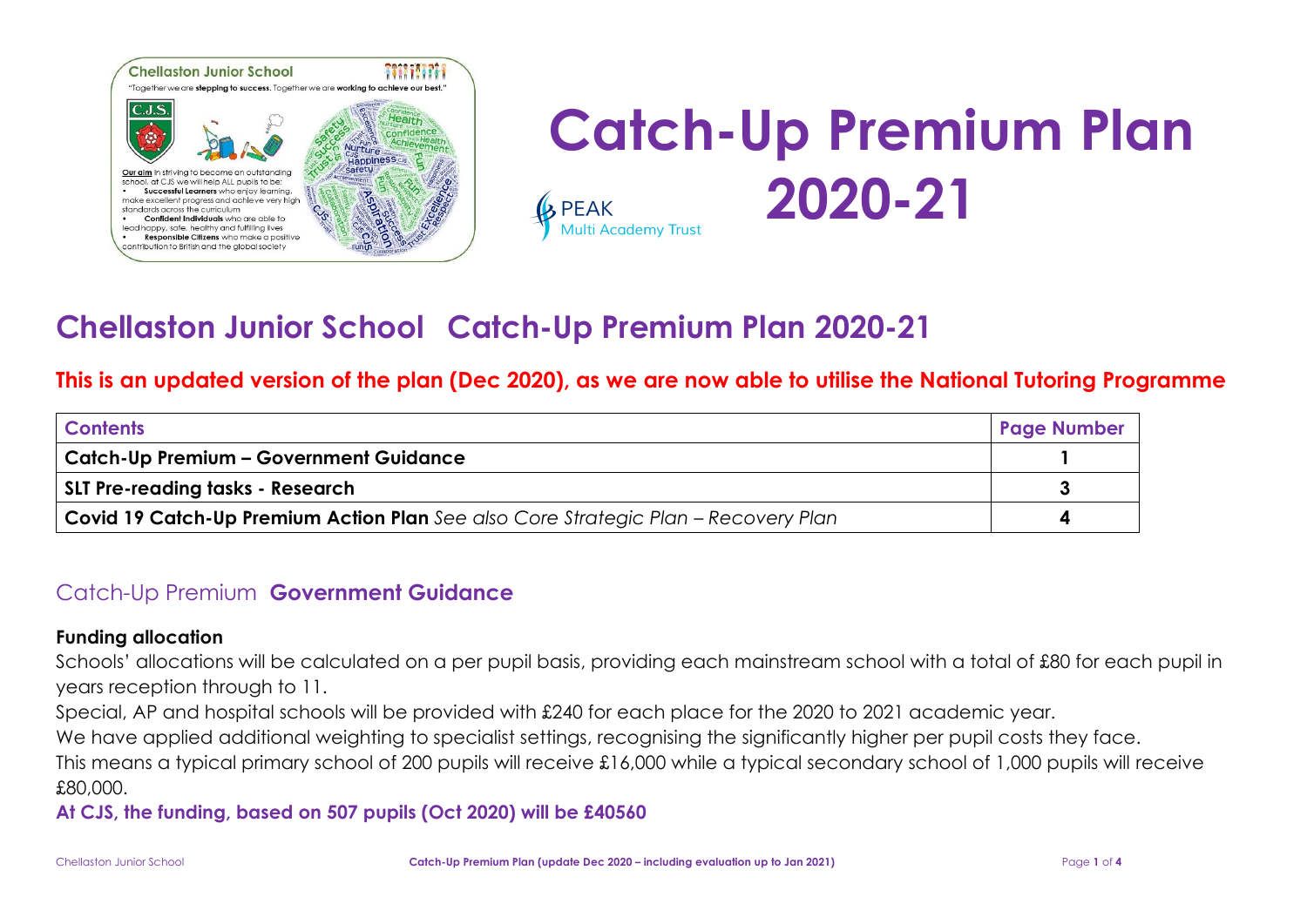#### **Payments**

This funding will be provided in 3 tranches. We have now made the first payments. **For CJS, this first payment is £10140** Full details of the allocations and conditions of grant can be found at [Coronavirus](https://www.gov.uk/government/publications/coronavirus-covid-19-catch-up-premium-provisional-allocations) (COVID-19) catch-up premium: provisional [allocations.](https://www.gov.uk/government/publications/coronavirus-covid-19-catch-up-premium-provisional-allocations)

Allocations are based on the latest available data on pupils in mainstream schools and high needs place numbers in special, AP, hospital schools and special schools not maintained by a local authority.

We will then distribute a second grant payment in early 2021, based on updated pupil and place data. For mainstream schools, we will use the 4 to 15 pupil headcount from the October 2020 census.

The second grant payment will also take account of the initial part payment made in autumn 2020 so that schools will receive a total of £46.67 per pupil or £140 per place across the first 2 payment rounds.

A further £33.33 per pupil or £100 per place will be paid during the summer term 2021.

Though funding has been calculated on a per pupil or per place basis, schools should use the sum available to them as a single total from which to prioritise support for pupils according to their need.

As the catch-up premium has been designed to mitigate the effects of the unique disruption caused by coronavirus (COVID-19), the grant will only be available for the 2020 to 2021 academic year. It will not be added to schools' baselines in calculating future years' funding allocations.

#### **Use of funds**

Schools should use this funding for specific activities to support their pupils to catch up for lost teaching over the previous months, in line with the guidance on curriculum [expectations](https://www.gov.uk/government/publications/actions-for-schools-during-the-coronavirus-outbreak/guidance-for-full-opening-schools#section-3-curriculum-behaviour-and-pastoral-support) for the next academic year.

Schools have the flexibility to spend their funding in the best way for their cohort and circumstances.

To support schools to make the best use of this funding, the Education Endowment Foundation (EEF) has published a [coronavirus](https://educationendowmentfoundation.org.uk/covid-19-resources/covid-19-support-guide-for-schools/#nav-covid-19-support-guide-for-schools1) [\(COVID-19\)](https://educationendowmentfoundation.org.uk/covid-19-resources/covid-19-support-guide-for-schools/#nav-covid-19-support-guide-for-schools1) support guide for schools with evidence-based approaches to catch up for all students. Schools should use this document to help them direct their additional funding in the most effective way. This could include, for example:

- small group or one-to-one tuition (particularly through the National Tutoring Programme)
- summer programmes to help re-engage pupils or extra teaching capacity from September

Guidance to support the use of tuition will be published as part of wider National Tutoring Programme communications later in the summer.

To support schools to implement their catch-up plans effectively, EEF has published the school [planning](https://educationendowmentfoundation.org.uk/covid-19-resources/guide-to-supporting-schools-planning/) guide: 2020 to 2021. This will provide further guidance on how schools should implement catch-up strategies when they return in September and supporting case studies to highlight effective practice.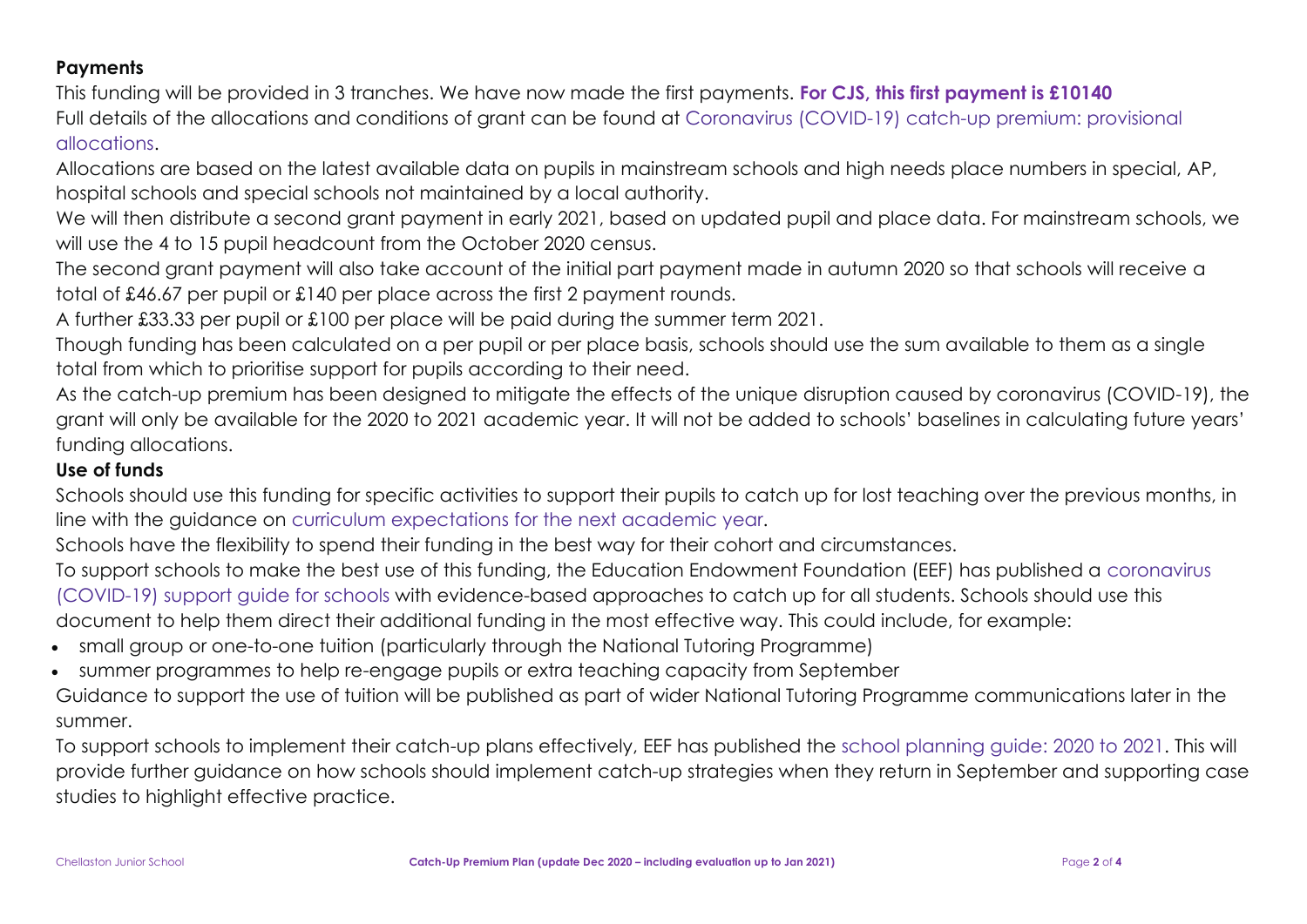#### **Accountability and monitoring**

As with all government funding, school leaders must be able to account for how this money is being used to achieve our central goal of schools getting back on track and teaching a normal curriculum as quickly as possible.

Given their role in ensuring schools spend funding appropriately and in holding schools to account for educational performance, governors and trustees should scrutinise schools' approaches to catch-up from September, including their plans for and use of catch-up funding. This should include consideration of whether schools are spending this funding in line with their catch-up priorities, and ensuring appropriate transparency for parents.

The [guidance](https://www.gov.uk/government/publications/actions-for-schools-during-the-coronavirus-outbreak/guidance-for-full-opening-schools) on full opening sets out that Ofsted will conduct a programme of non-graded visits to some schools during the autumn. During these visits, inspectors will discuss how the school is bringing pupils back into full-time education – this may include plans schools have to spend their catch-up funding.

Ofsted plans to resume routine inspections in January 2021, with the exact timing being kept under review. When routine inspections restart, Ofsted will make judgements about the quality of education being provided, and that will include how leaders are using their funding (including catch-up funding) to ensure the curriculum has a positive impact on all pupils.

## Catch-Up Premium **SLT Pre-Reading Tasks**

[Government](https://www.gov.uk/guidance/coronavirus-covid-19-catch-up-premium) Information about the catch-up premium (ctrl and click the link)

Catch up premium funding [allocations](https://www.gov.uk/government/publications/coronavirus-covid-19-catch-up-premium-provisional-allocations) 2020-21(ctrl and click the link)

EEF Covid Best [Practice](file://///cjs-01/A.Smythe/CJS%20AS%20Documents/CJS%20Curriculum/CJS%20Catch-Up%20Premium/EEF%20Covid-19_support_guide_for_schools.pdf) Guide for Schools(ctrl and click the link)

[https://educationendowmentfoundation.org.uk/public/files/Publications/Covid-](https://educationendowmentfoundation.org.uk/public/files/Publications/Covid-19_Resources/The_EEF_guide_to_supporting_school_planning_-_A_tiered_approach_to_2020-21.pdf)19 Resources/The EEF quide to supporting school planning - A tiered approach to 2020-21.pdf (ctrl and click the link)

Government Curriculum [expectations](https://www.gov.uk/government/publications/actions-for-schools-during-the-coronavirus-outbreak/guidance-for-full-opening-schools#section-3-curriculum-behaviour-and-pastoral-support) for the next academic year. (ctrl and click the link)

[National Tutoring Programme](https://nationaltutoring.org.uk/ntp-tuition-partners/for-schools) – general information (ctrl and click the link) – this is aimed at disadvantaged and vulnerable groups

[National Tutoring Programme best practice guidance](https://nationaltutoring.org.uk/resources/best-tutoring-practice-for-schools) (ctrl and click the link)